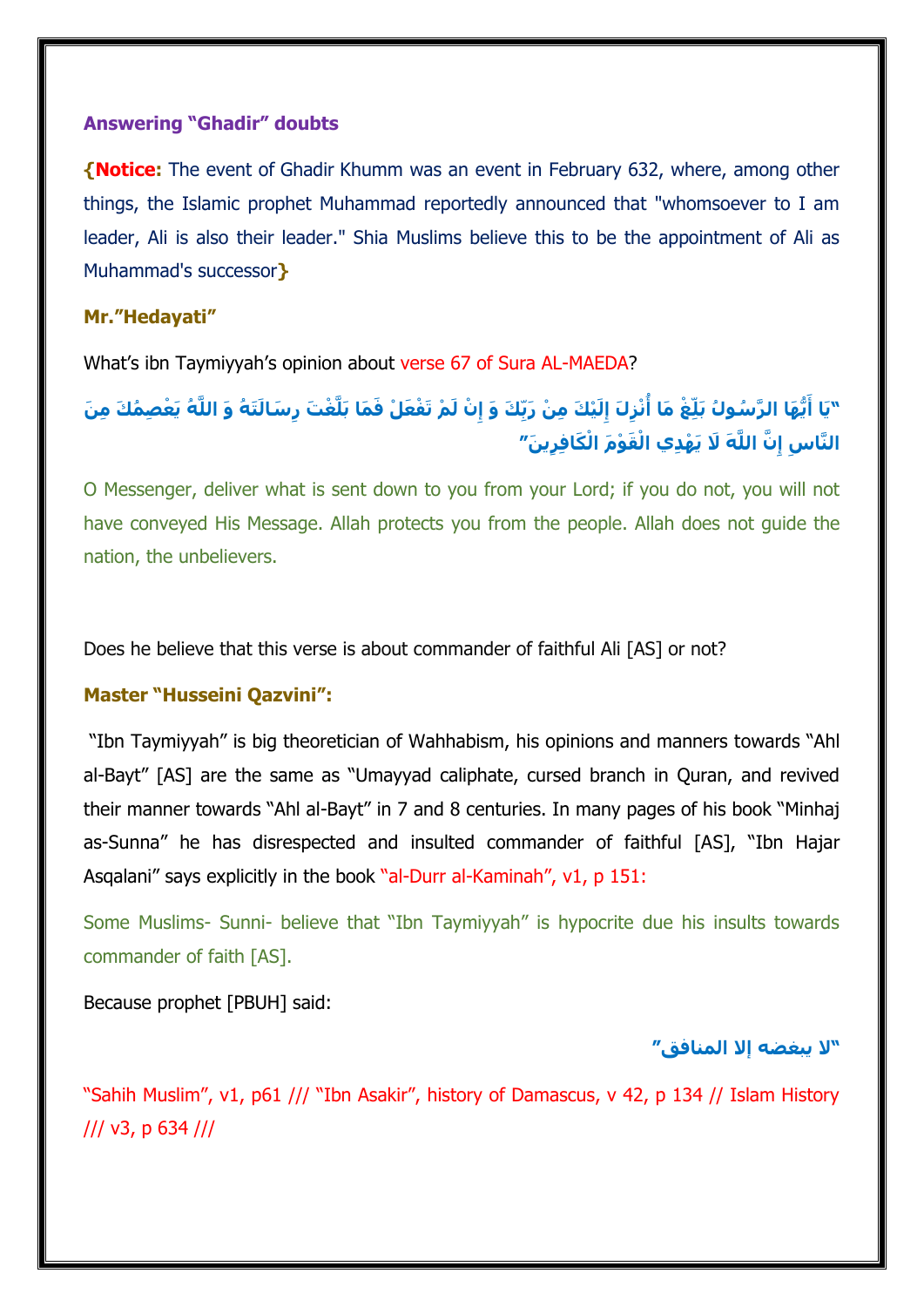"Ibn Taymaiyyah" leaves no stone unturned to question commander of faithful [AS]'s virtues and Quran verses sent down about him and narratives related to "Ali" [AS]'s caliphate and guardianship. Such as this verse that you mentioned, "Ibn taymiyyah says:

It's a clear lie that this verse was sent down about "Ali".

# "كيف يكون قوله "يَا أَيُّهَا الرَّسُولُ بَلِّغْ مَا أُنْزِلَ إِلَيْكَ مِنْ رَبِّكَ وَ إِنْ لَمْ تَفْعَلْ فَمَا بَلَّغْتَ رِسَالَتَهُ" **نزل ذلك الوقت و َل خالف بين أهل العلم أن هذه اآليه نزلت قبل ذلك"**

There is no dissention amongst scholars that this verse was sent down before day of "Ghadir".

I ask dear viewers and Sunni and Wahhabi youth and those who are thoughtful to pay attention to what "Ibn Taymiyyah" says and my response.

He says:

## **"فمن قال إن المائده نزل فيها شئ بغدير خم فهو كاذب مفتر بإتفاق أهل العلم"**

If someone says that a verse of Sura AL-MAEDA has been sent down about "Ali", all scholars say that he is a liar.

#### "Ibn Taymiyyah"- Minhaj al-Sunnah, v 7, p 313 – 315

In his response we quote the opinion of Sunni famous interpreters:

Mr."Fakhr Razi – who's done his best to justify verses related to commander of faithful [AS]'s caliphate- says in the book "great Tafsir", v 12, p 49:

# **"نزلت اآلية في فضل علي بن أبي طالب عليه السالم و لما نزلت هذه اآلية أخذ بيده و قال : "من كنت موَله فعلي موَله اللهم وال من واَله و عاد من عاداه"، فلقيه عمر رضي هللا عنه فقال: هنيئا لك يا ابن طالب أصبحت موَلي و مولي كل مؤمن و مؤمنة"**

Verse 67 of Sura AL-MAEDA was sent down about "Ali ibn Abi Talib". When this verse was sent down prophet [PBUH] held Ali's hand and said: "whomsoever to I am leader, Ali is also their leader."

Mr."Suyuti"- who is amongst Sunni scientific pillars and prominent figures- says in the book "Dur al-Manthur":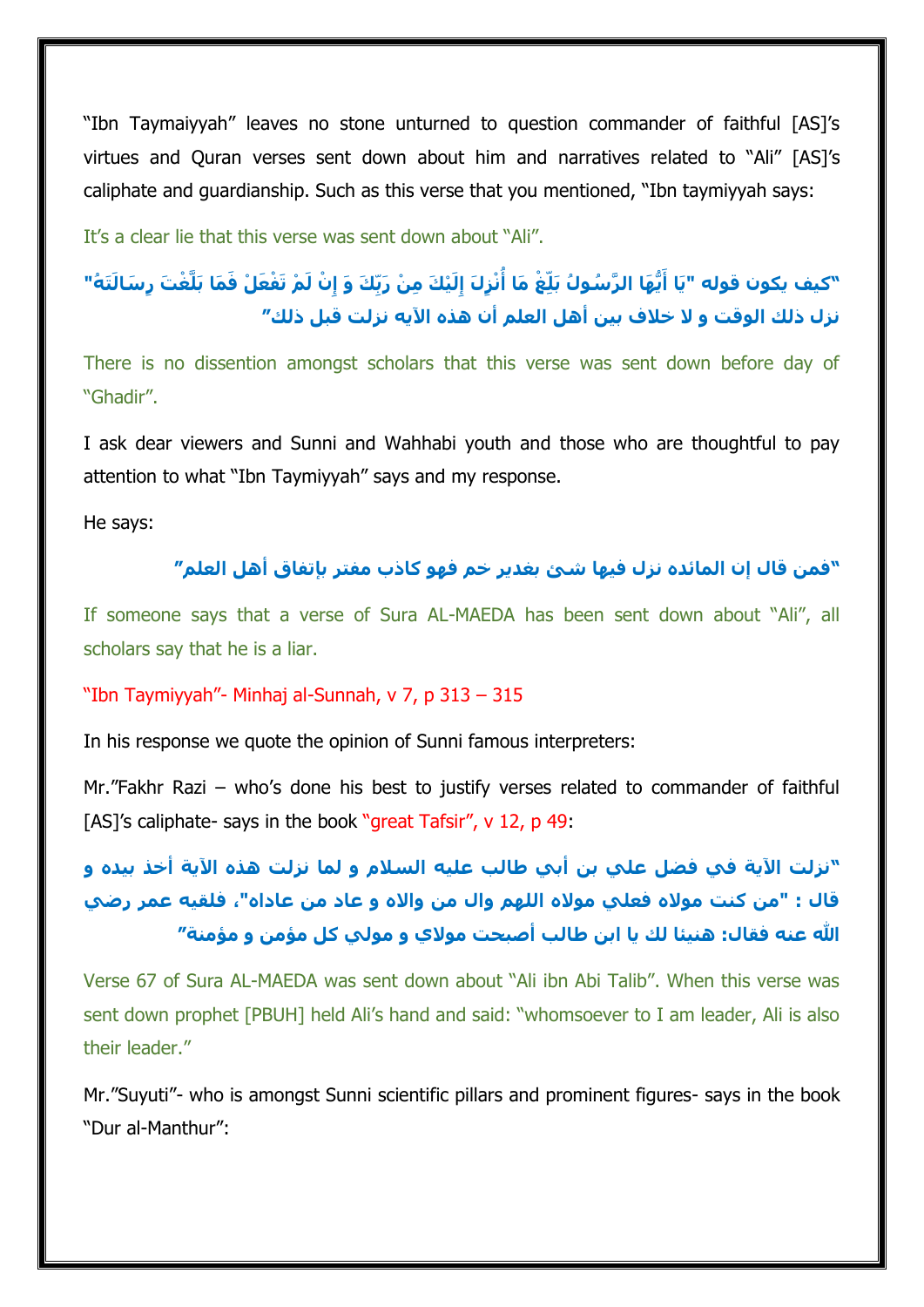"Ibn Abi Hatam" and "Ibn Marduwyah" and "Ibn Asakir" have quoted from "Abu Sa'id Khederi", companion of prophet [PBUH] that this verse was sent down about commander of faithful [AS].

I ask dear viewers to pay particular attention to this part of Suyuty's saying:

"Ibn Marduwyah"- who is amongst Sunni elders and reliable guys- and "Abd Allah bin Masud"- great interpreter and companion of prophet [PBUH]- have said:

**"عن ابن مردويه عن ابن مسعود قال: كنا نقرأ علي عهد رسول هللا: يا أيها الرسول بلغ ما انزل إليك من ربك "أن عليا مولي المؤمنين" و إن لم تفعل فما بلغت رسالته و هللا يعصمك من الناس"**

Quran that we wrote and recited at the time of Prophet [PBUH], we'd recite verse 67 of Sura AL-MAEDAH like this:

**"يا أيها الرسول بلغ ما انزل إليك من ربك أن عليا مولي المؤمنين"**

According to Ibn Masud's narrative this word «**المؤمنين مولي عليا أن** «had written in Quran.

"Suyuti" Dur al-Manthur- v 2, p 298 /// "Shukani", Fath al-qadir, v 2, p 60, "Alusi", Ruh al-Ma'ani- v 6, p 193

But "Ibn Taymiyyah" says:

If someone says that a verse of Sura AL-MAEDA was sent down about "Ali", all scholars say that he's a liar and calumniator.

so according to what "Ibn Taymiyyah" said, "Abu Sa'id Khedery", "Abd Allah Masud", "Suyuti", "Alusi" , "Rashid Reza", Sunni prominent figures like "Fakhr Razi" and "Ibn Asakir" and others are liars and calumniators.

It's written in about one hundred Sunni "Tafsir", historical and Rejal of Sunni that this verse is about commander of faithful [AS]. I ask viewers to look at what "Ibn Taymiyyah" has said as well as what Sunni interpreters and elders especially Mr."Alusi And "Rashid Reza" who are Wahhabism supporters, have said.

#### **Mr."Hedayati":**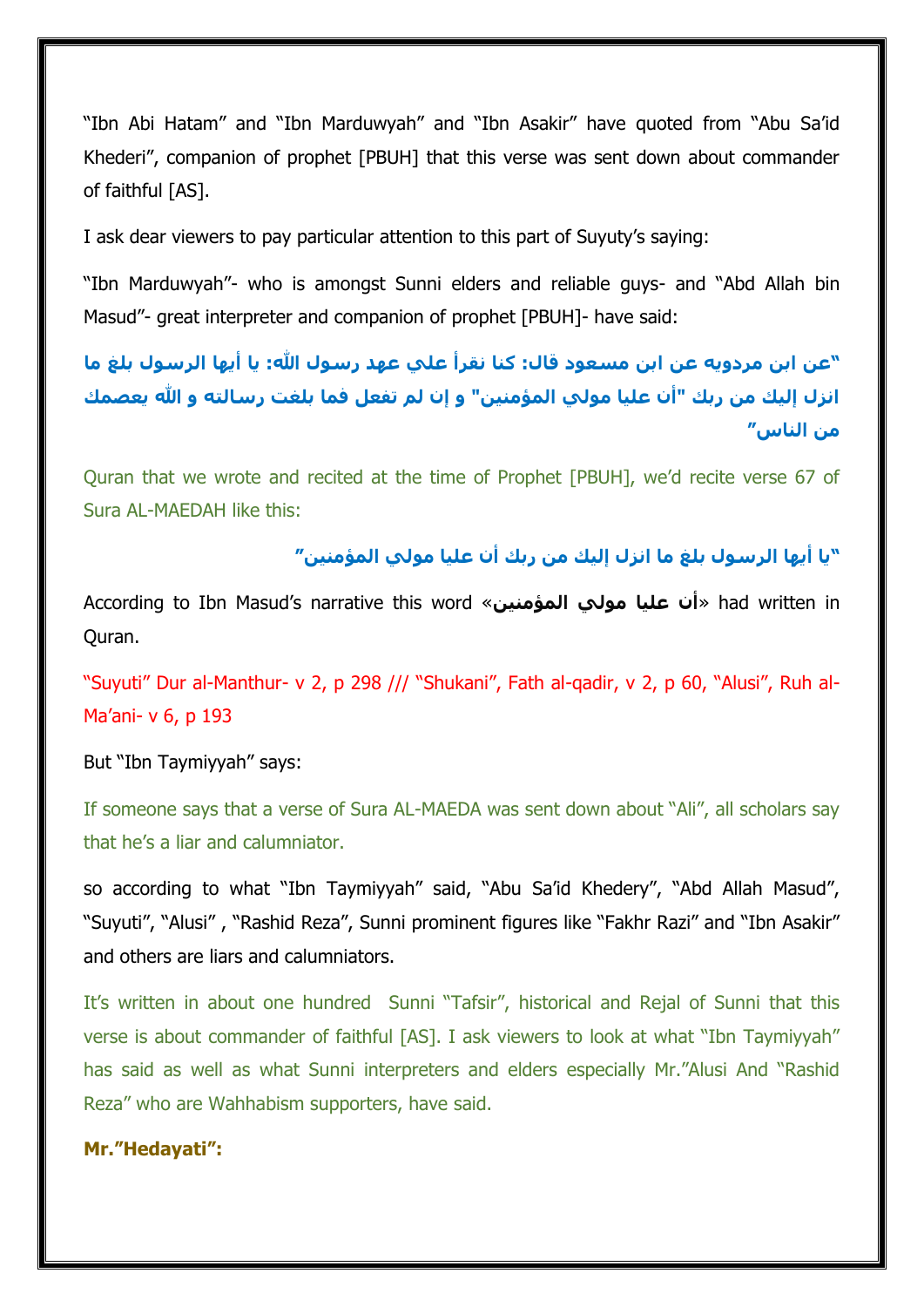Did Sunni scholars and elders reason Hadith of "Ghadir" that this Hadith signifies the guardianship of commander of faithful [AS]?

#### **Master "Husseini Qazvini":**

Some Sunni prominent figures have quoted in their most valid books that Hadith "Ghadir" signifies Imamate and caliphate and succession of commander of the faithful Ali [AS]. Mr. "Abu Hamid Ghazali" who is called "Imam" by Mr."Suyuty" says explicitly that Hadith "Ghadir" is valid, signifies the guardianship of commander of the faithful [AS] and after matter of "Ghadir" and "Ali" [AS]'s appointment as caliph, second caliph "Umar" congratulated him and said:

#### **"لقد أصبحت موَلي و مولي كل مؤمن و مؤمنة"**

And interesting is that Mr. "Abu Hamid Ghazali" says:

## **"وهذا تسليم و رضا و تحكيم"**

That second caliph {Umar} congratulates commander of the faithful [AS] is because he's surrendered to "Ali" [AS]'s caliphate and is pleased of this event.

The matter of kindness and supporting towards "Ali" [AS] don't need congratulation, congratulation is because of a new appointment and position.

Then Mr."Ghazali" says:

## **"ثم بعد هذا غلب الهوي لحب الرياسة و حمل عمود الخالفة و عقود البنود"**

Then, seeking presidency made second caliph to avoid accepting what he had surrendered to on the day of "Ghadir", and rose the flag of caliphate and declared his opposition with commander of faithful [AS].

"Abu Hamid Ghazali"- p 483

After quoting this issue, Mr."Dhahabi" says:

# **"و ما أدري ما عذره في هذا؟ و الظاهر أنه رجع عنه و تبع الحق، فإن الرجل من بحور العلم، وهللا أعلم"**

I don't know what the excuse of Abu Hamid Ghazali is in this matter? Apparently he went against his talk. Mr."Abu Hamid Ghazali" is the ocean of knowledge. God knows better.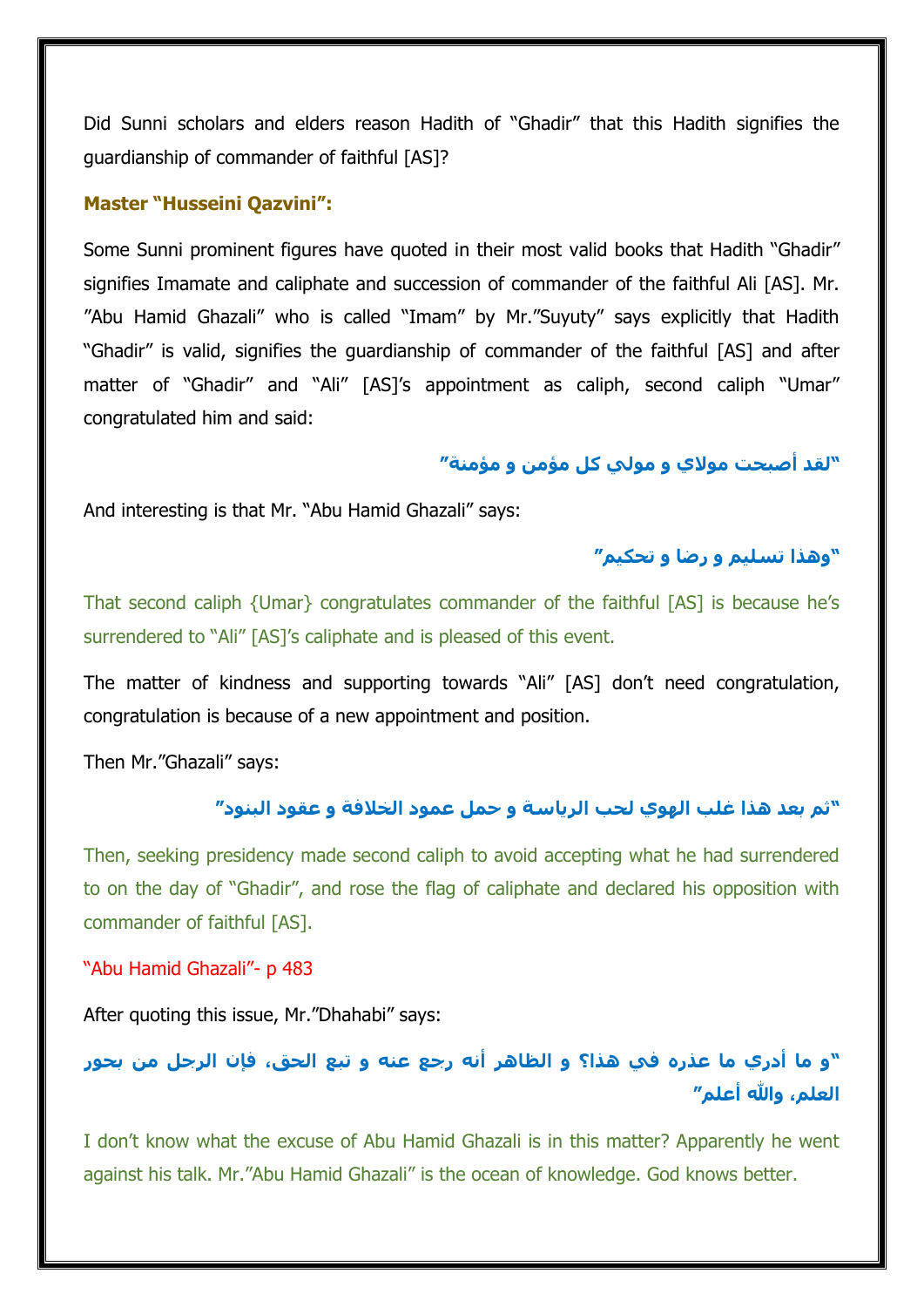It means that "Al-Dhahabi" is surprised that "Ghazali", such prominent figure says that Hadith of "Ghadir" signifies commander of faithful [AS]'s caliphate and that second caliph surrenders to this matter.

We say that Mr."Ghazali" didn't go against his saying and "Al-Dhahabi" is accusing him. If he went against his talk, well show us his book.

There is another figure called "Muhammad bin Talha Shafi'i" that "Al-Dhahabi" says about him:

## **"العالمة األوحد"**

He was the unique Allamah of the universe**.** {Allamah, is an honorary title carried by scholars of Islamic fiqh, jurisprudence, and philosophy. It is used as an honorific in Sunni Islam as well as in Shia Islam, mostly in South Asia, Middle East and Iran}.

## Al-Dhahabi- "Siyar A'lam al-Nubala", v 23, p 293

He says in his book that the word "leader" in Hadith of "Ghadir", signifies the caliphate and imamate of commander of faithful [AS]:

The position that prophet [PBUH] cited for "Ali" in "pond of Khum":

# **"و هي مرتبة سامية و منزلة شاهقة و درجة علية و مكانة رفيعة خصه صلي هللا عليه وسلم بها دون غيره، فلهذا صار ذلك اليوم يوم عيد و موسم سرور ألوليائه"**

Prophet [PBUH] determined high position and soaring place and top degree and lofty position for "Ali" in particular that no one other than him has such thing. That's why day of "Ghadir" is the day that Ali's lovers celebrate.

#### Mr."Sibt ibn al-Jawzi"- Tazkirat al-Khawas- p 39

What interesting Mr."Sibt ibn al Jawzi" mentions to the poems of "Hisan bin Thabit" famous poet of prophet Muhammad [PBUH]'s era- and says:

After "Ghadir" event, he asked prophet [PBUH] letting him to cite prophet [PBUH]'s saying in the form of poem:

**"يناديهم يوم الغدير نبيهم بخم وأسمع بالرسول مناديا**

**فقال له قم يا علي فإنني رضيتك من بعدي إماما و هاديا"**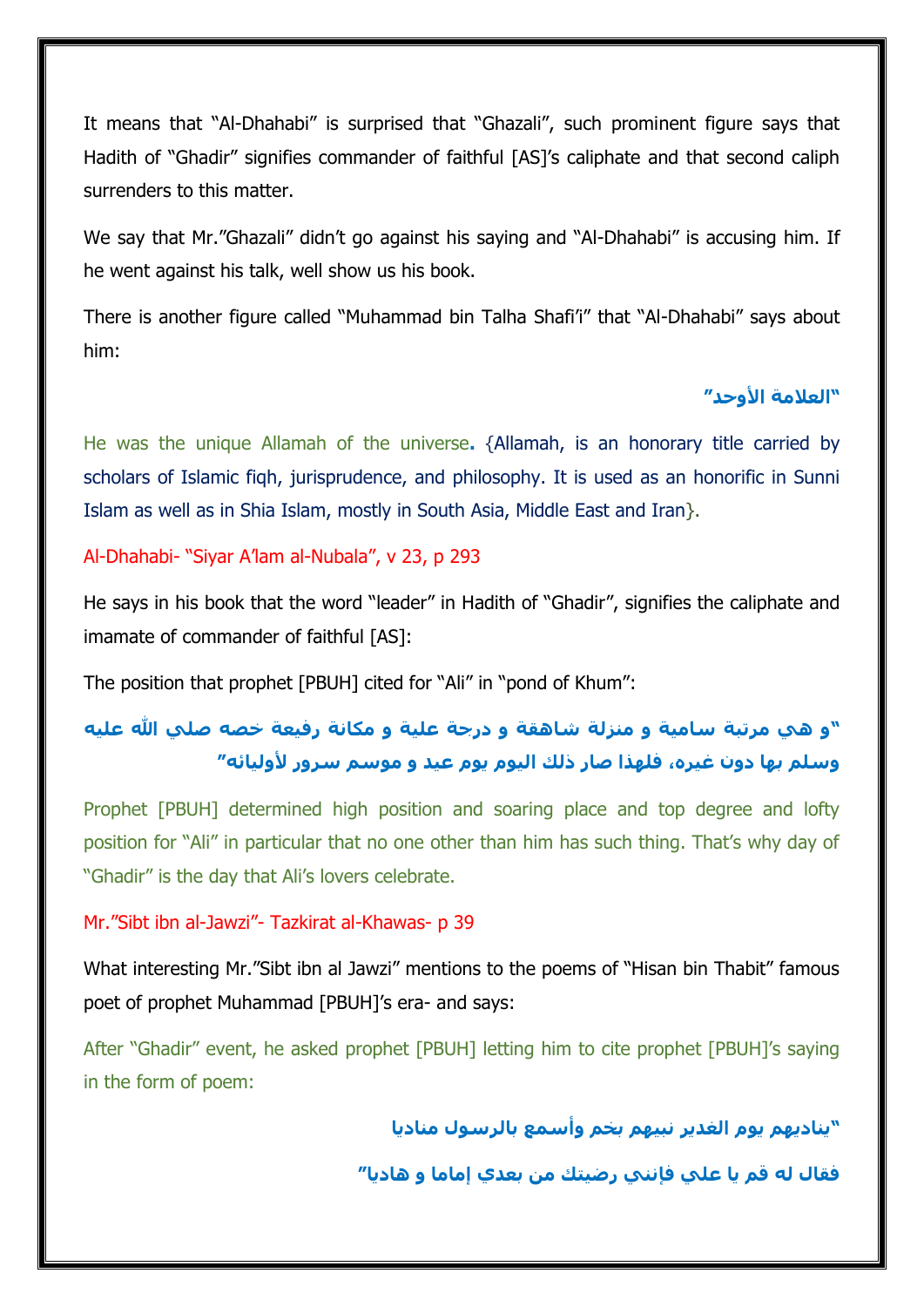Prophet [PBUH] said: dear "Ali"! I appointed you as the Imam and guider after me.

Mr,"Ibn al-Jawzi" also cites al-Kumayt's poems -"Ahl al-Bayt" [AS] famous poet:

# **"و يوم الدوح دوح غدير خم أبان له الوَلية لو أطيعا**

## **و لكن الرجال تبايعوها فلم أر مثلها خطرا منيعا"**

On the day of "Ghadir", prophet [PBUH] revealed Ali's guardianship for everybody. All people who were there swore allegiance with him. I've not seen great and dignified day as Ghadir.

Then "Ibn al-Jawzi" says: one of my masters told me:

An old man in "Mosul" {city in Iraq} named "Umar bin Safi" read these poems and fell asleep, he saw commander of faithful [AS] in his dream who told him: Do you want me to add a verse to Kumayt's poem, I said Yes I do, "Ali" [AS] said:

## **"و لم أر مثل ذاك اليوم يوما و لم أر مثله حقا اضيعا"**

I've not seen great day as the day of "Ghadir", and I've not ever seen that a right is wasted like the right that was wasted on the day of "Ghadir".

#### "Sibt ibn al-Jawzy", Tazkirat al-Khawas, p 30.

And tens of Sunni great scholars have filed that Hadith of "Ghadir" signifies commander of faithful [AS]'s Imamate and caliphate.

#### **Mr. "Hedayati"**

Is Mr."Abu Hamid Ghazali" is the same person called "Imam Muhamamd Ghazali"?

#### **Master "Husseini Qazvini"**

.Yes he is, he was born in the year 445 AH {1058 CE} and died in 445 AH {1111 CE}

#### **Mr."Hedayati"**

Some say if "Ghadir" event has really happened, so why commander of faithful [AS] didn't reason Hadith of "Ghadir"?

#### **Master "Husseini Qazvini"**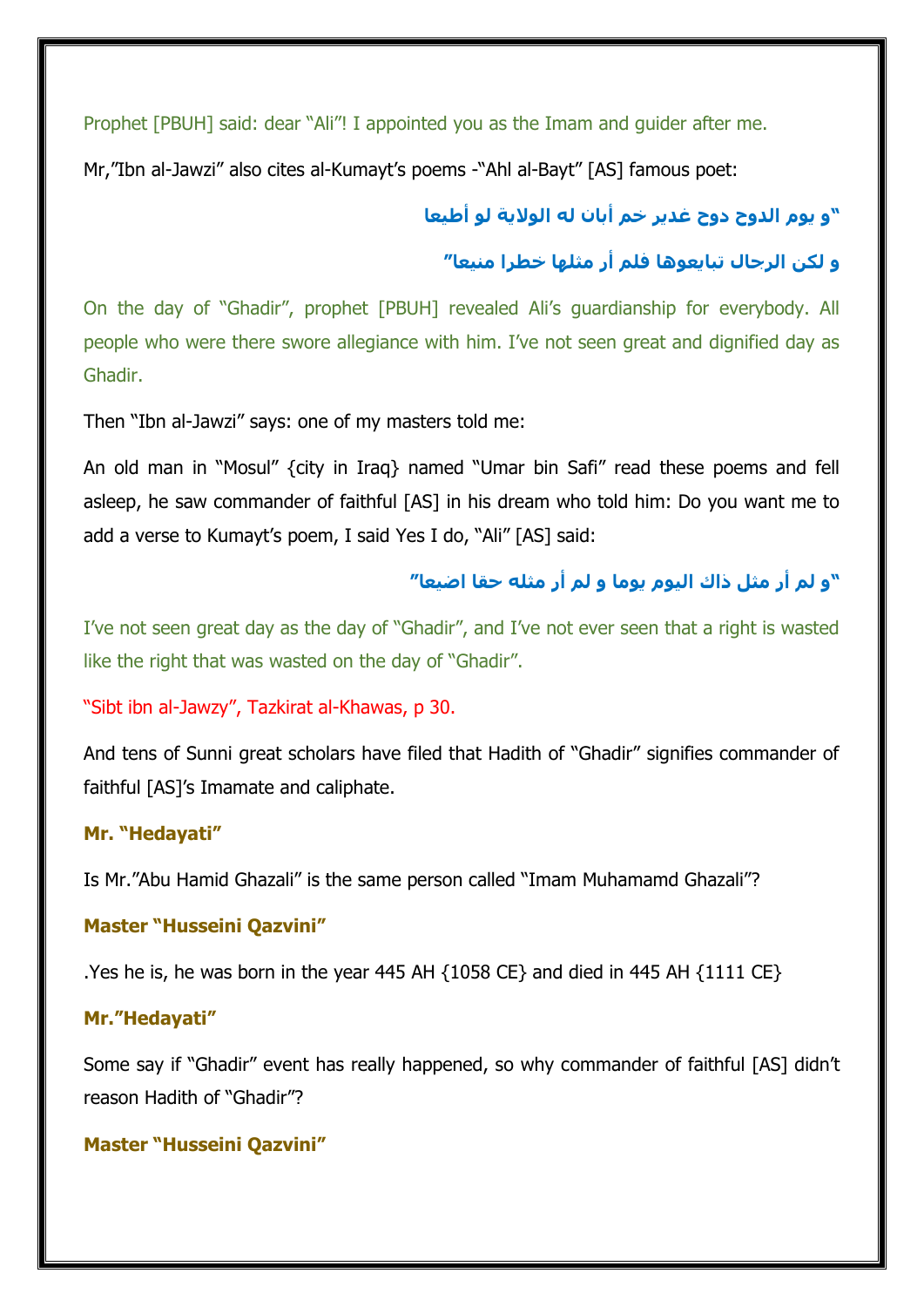Commander of faithful [AS] has done so, there are many things in this regard, If we want say all of them it'll take long time. It's written in many Shia and Sunni books that commander of faithful [AS] has reasoned proving his rightfulness and that others aren't entitled for the caliphate. But as for reasoning Hadith of "Ghadir", we have found more than 30 narratives mostly with valid document in Sunni famous books that commander of the faithful Ali [AS] has reasoned Hadith of "Ghadir" and even at time of commander of faithful [AS]'s caliphate and Imamate, some made dissention and set the fire of battle of "Jamal" and then battles of "Seffin" and "Nahrawan" that resulted in the death of thousands of innocent people and this doubt was made for some that if "Ali" is really the appointed caliph by prophet [PBUH] or not? Commander of faithful [AS] adjured people that if you heard from prophet [PBUH] on the day of "Ghadir" who said "whomsoever to I am leader, Ali is also their leader" or not?

Mr."Ahmad bin Hanbal"- the leader of "Hanabalis" and Imam of "Wahhabis"- quotes from "Abu Tufayl" companion of prophet [PBUH]:

**"جمع علي رضي هللا تعالي عنه الناس في الرحبة، ثم قال لهم: أنشد هللا كل امر مسلم سمع رسول هللا صلي هللا عليه و سلم يقول يوم غدير خم ما سمع لما قام، فقام ثالثون من الناس و قال أبو نعيم: فقام ناس كثير، فشهدوا حين أخذ بيده، فقال للناس: أتعلمون اني أولي بالمؤمنين من أنفسهم؟ قالوا: نعم يا رسول هللا، قال: من كنت موَله فهذا موَله، اللهم وال من واَله و عاد من عاداه، قال: فخرجت و كنن في نفسي شيئا، فلقيت زيد بن أرقم، فقلت له: اني سمعت عليا رضي هللا تعالي عنه يقول كذا و كذا؟ قال: فما تنكر قد سمعت رسول هللا صلي هللا عليه وسلم يقول ذلك له"**

"Ali" gathered people in "Rahabah" –outer section of Kufa mosque- and said: I adjure you, anyone who presented in the event "Ghadir" and heard a saying from prophet [PBUH] about me, I want them to get up and testify. "Abu Tufayl" said: 30 people got up. "Abu Nai'm" says: some people arose and testified that on the day of "Ghadir", prophet [PBUH] held Ali's hand and said: "whomsoever to I am leader, Ali is also their leader"

"Musnad of Ahmad bin Hanbal"- v 4, p 370 /// "Haythami", Majma' al-Zawa'id- v 9, p 104

Mr. "Hamzah Ahmad Zain"- Sunni famous researcher who has searched about the book "Muasnad of Ahmad bin Hanbal" that has just been published, says in v 14, p 436:

**"اسناده صحيح"**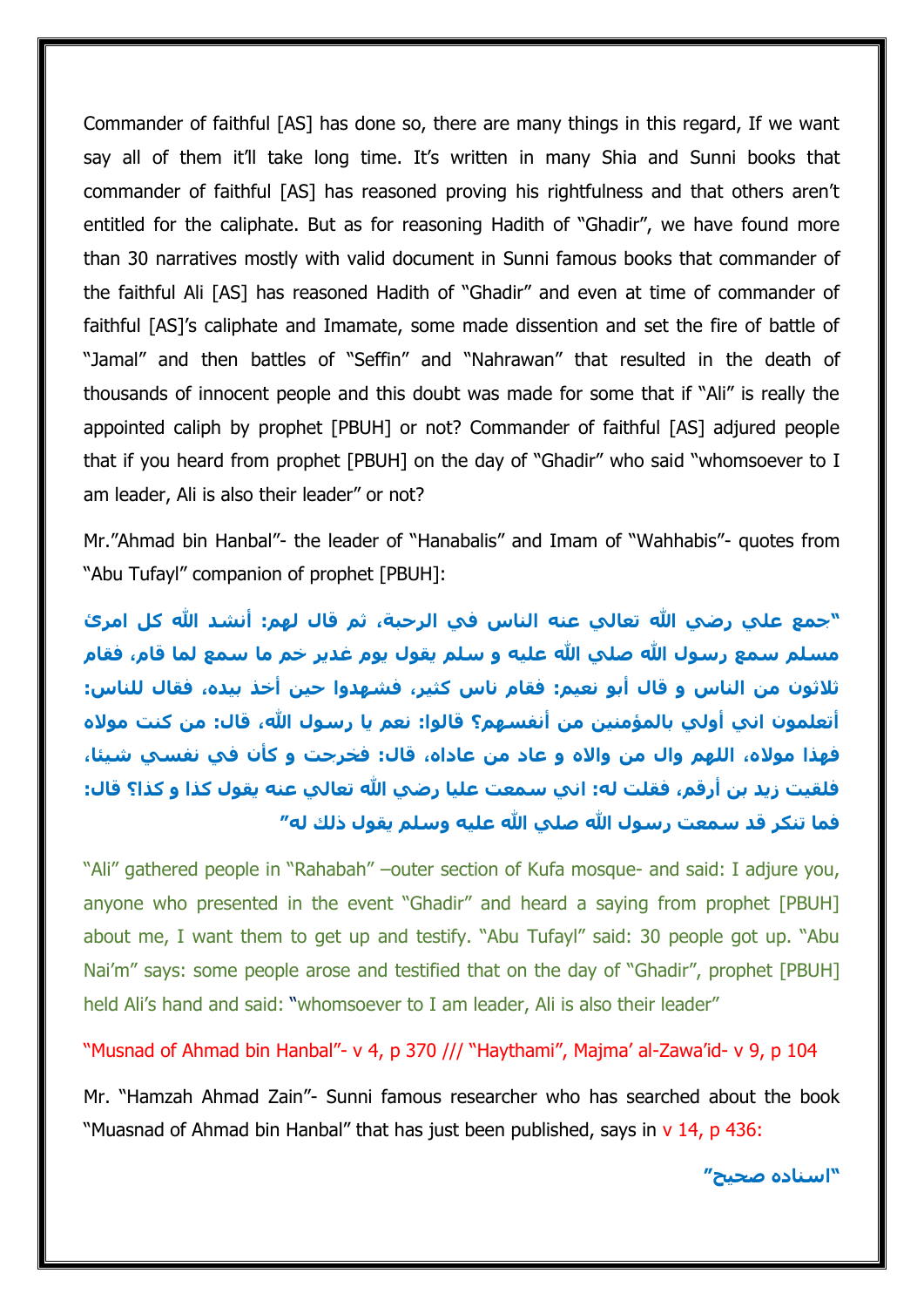#### This narrative has valid document.

Mr."Shuayb Muhammad Arnaut"- who is amongst Sunni famous researchers and all Sunni scholars and students have heard his name- says about this narrative that he's quoted from "Musnad of Ahmad bin Hanbal":

### **"اسناده صحيح، رجاله ثقات، رجال الشيخين"**

The document of this narrative is valid and its narrators are the narrators of Sahih Bukhari and Sahih Muslim {two Sunni famous books}

And Mr."Nasir-ud-Din al-Albani"- who is called "Bukhari" of the time and Mr. "Bin baz" says that he is the Imam of "Hadith"- says in the book "Silsalat al-Hadiths as-Sahiha", v4, p 331:

## **"اسناده صحيح علي شرط البخاري"**

This narrative quoted by "Ahmad bin Hanbal" has valid document and has all the conditions of "Sahih Bukhari" and "Sahih Muslim".

**"فقام اثنا عشر بدريا، فقالوا نشهد إنا سمعنا رسول هللا صلي هللا عليه و سلم يقول يوم غدير خم: ألست أولي بالمؤمنين من أنفسهم و أزواجي أمهاتهم؟ فقلنا: بلي يا رسول هللا، قال: فمن كنت موَله فعلي موَله، اللهم وال من واَله و عاد من عاداه"**

12 of companions who had attended battle of "Badr" got up and attested that on the day of "Ghadir", prophet [PBUH] appointed "Ali" [AS] as caliph.

#### "Musnad Ahmad bin Hanbal"- v 1, p 119

After quoting this narrative, "Albani" says:

## **"و هو صحيح بمجموع الطريقين"**

The document of this narrative is valid.

#### Sisalat al-Hadith as-Sahiha

"Abu-Bakr Bazzar" quotes this issue that commander of the faithful [AS] adjured people that if anyone who has heard a saying from prophet about me, I want him to get up and attest, then "Bazzar" says that after saying this sentence:

"**من كنت موَله فعلي موَله"**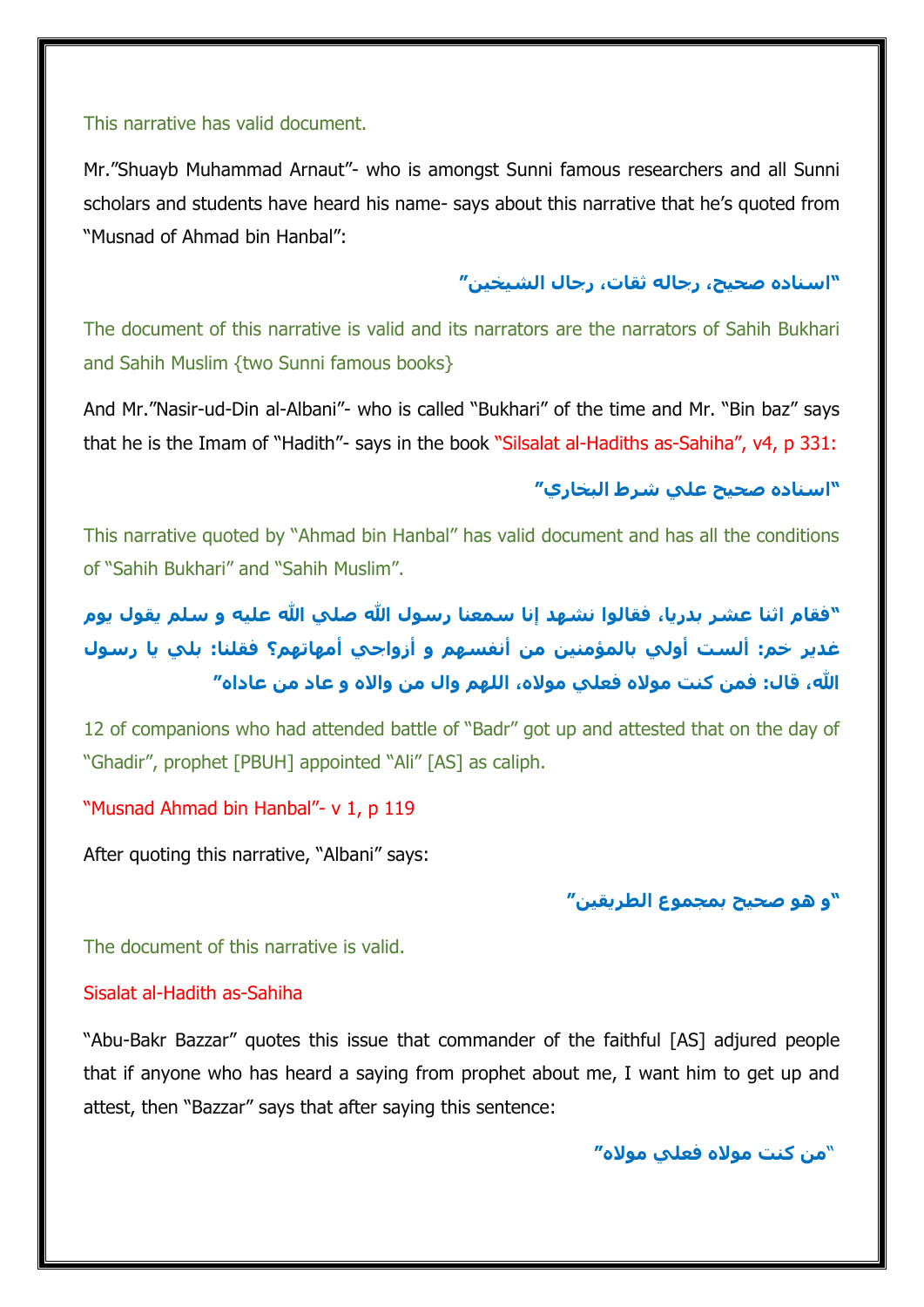Prophet [PBUH] prayed and said:

**"اللهم وال من واَله و عاد من عاداه و ابغض من أبغضه و انصر من نصره و اخذل من خذله"**

God! Like everyone who likes "Ali". And be the enemy of the one who is his enemy. And have grudge towards everyone who holds grudge against him and support those who support him and humiliate those who humiliate him.

"Haythami", Majma' al-Zawai'd, v 9, p 105

Mr."Mulla Ali Ghari" quotes this issue in the book "Mirqat al-Mafatih", v 9, p 37 to 30, and says:

Undoubtedly, this narrative is amongst successive narratives.

## **"و في رواية ألحمد أنه سمعه من النبي ثالثون صحابيا و شهدوا به لعلي لما نوزع ايام خالفته"**

When some argued with Ali and stood against him, 30 of companions who were in "Ghadir", got up and attested that we were in the event of "Ghadir Khumm" in which prophet [PBUH] appointed "Ali" [AS] for guardianship.

Important point is that In the battle of "jamal"- one side is commander of faithful [AS], Imam "Hassan" [AS], Imam "Hussein" [AS], "Ammar", "Abd Allah Abbas" and prominent figures and another side is "Talha", "Zubair" and "Ayesha" – "Ali" [AS] sent someone bringing "Talha", he came to "Ali" [AS] and Imam "Ali" [AS] told him:

## **"نشدتك هللا هل سمعت رسول هللا يقول من كنت موَله فعلي موَله اللهم وال من واَله و عاد من عاده؟ قال: نعم، قال: فلم تقاتلني؟ قال: لم اذكر. قال فانصرف طلحة"**

I adjure you by god! Have you heard that prophet [PBUH] said about me: "whomsoever to I am leader, Ali is also their leader"

"Talha" said: Yes, I have, "Ali" [AS] said: if you've heard so why you're fighting me? He said: I had forgotten, and then he got back.

"Hakim Neishapuri", Mustadrak alaa al-Sahihayn- v 3, p 371 /// history of Damascus, ibn Asakir, v 25, p 108,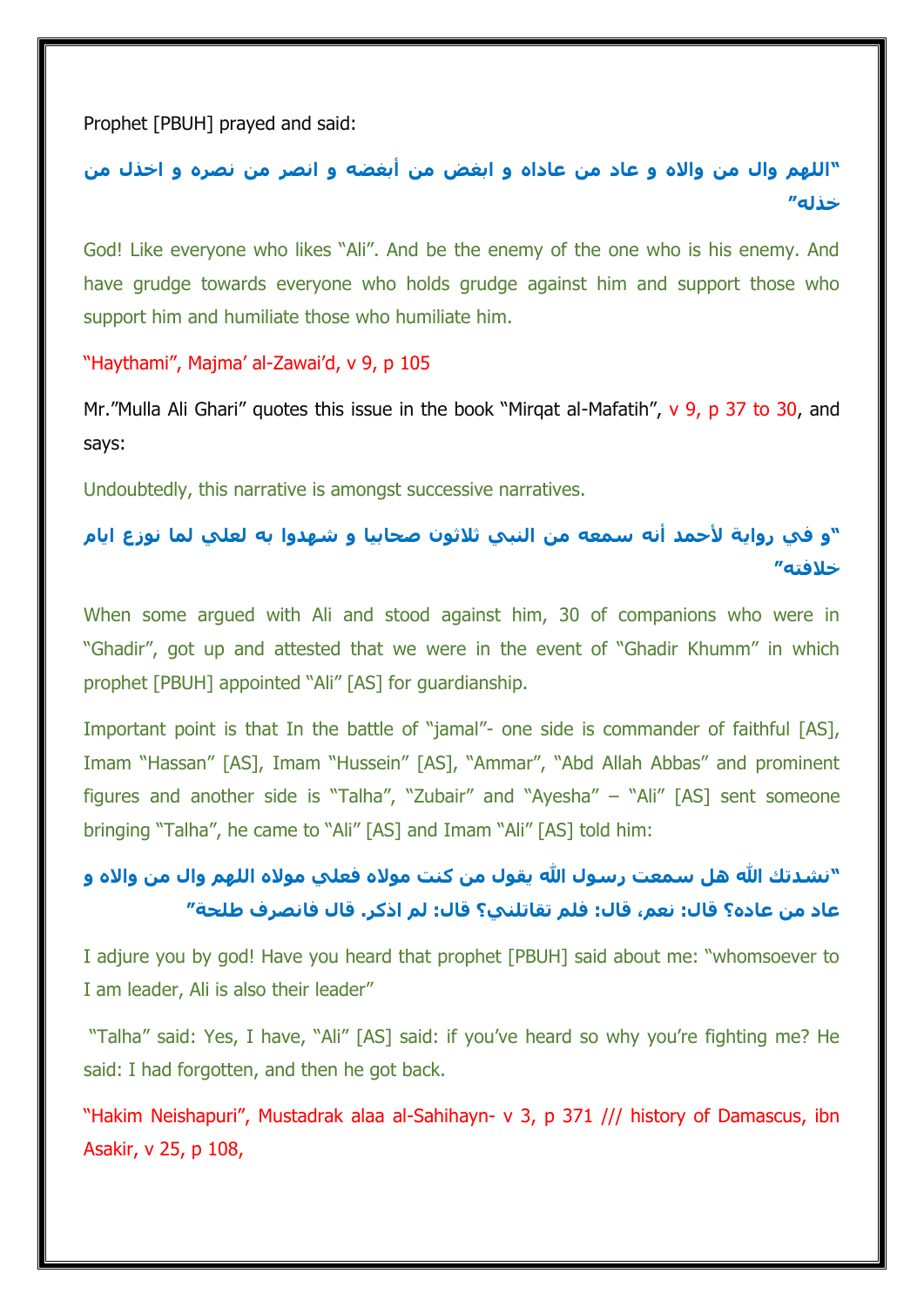Of course, commander of faithful [AS] performed ultimatum with "Zubayr" and said:

Wasn't I appointed as caliph? Didn't prophet [PBUH] tell you that one day you'll fight "Ali" and "Ali" is right and you're wrong? He said: I have forgotten. He got back either.

If Hadith of "Ghadir" doesn't signify Imam Ali [AS]'s rightfulness and imamate and caliphate, so why did "Ali" [AS] adjure companions? Why did he adjure "Talha" and "Zubayr" in the battle of "Jamal"? It shows nothing unless this fact that commander of faithful [AS] wants to prove that Hadith of "Ghadir" signifies the rightfulness of "Ali" [AS] and his caliphate and imamate and that those who arose against "Ali" [AS] are wrong.

### **Mr. "Hedayati":**

Why wasn't anything said about hadith of "Ghadir" in "saqifah"? { Saqifah was a roofed building used by a Jewish tribe called Banu Sa'idah, on the day Muhammad died (June 8, 632 CE), the Medinan Muslim or "Ansar" gathered in the Saqifah to discuss the future and leadership of the Muslim}.

Master "Husseini Qazvini":

There are many things to say in this regard. The reason of their gathering in "Saqifah" was to wipe out event of "Ghadir" from people's mind. If they believed in what had happened in the event of "Ghadir", they didn't need to gather up in "Saqifah".

They were about 20 persons in "Saqifah". "Abu-Bakr", "Umar" and "Abu Ubaidah ibn al-Jarrah" from "migrants" and "Sa'd bin Ubadah", "Sa'd bin Mu'adh" and "Habab ibn Mundhir" from "Ansar" and some of "Ansar" prominent figures.

"Ansar" served Islam and supported prophet [PBUH] a lot and prophet [PBUH] had close relationship with "Ansar" in those 11 years, but in the matter of forgetting Hadith of "Ghadir" they surpassed "Quraysh" and migrants.

"Ansar" had heard from prophet Muhammad [PBUH] that:

"Quraysh" {tribe} won't let that commander of the faithful [AS] takes the caliphate.

This matter was certain for them with all that persistence from prophet [PBUH] during 23 years of his prophecy. From Hadith of "al-Dar" and Hadith of "Manzilat" to Hadith of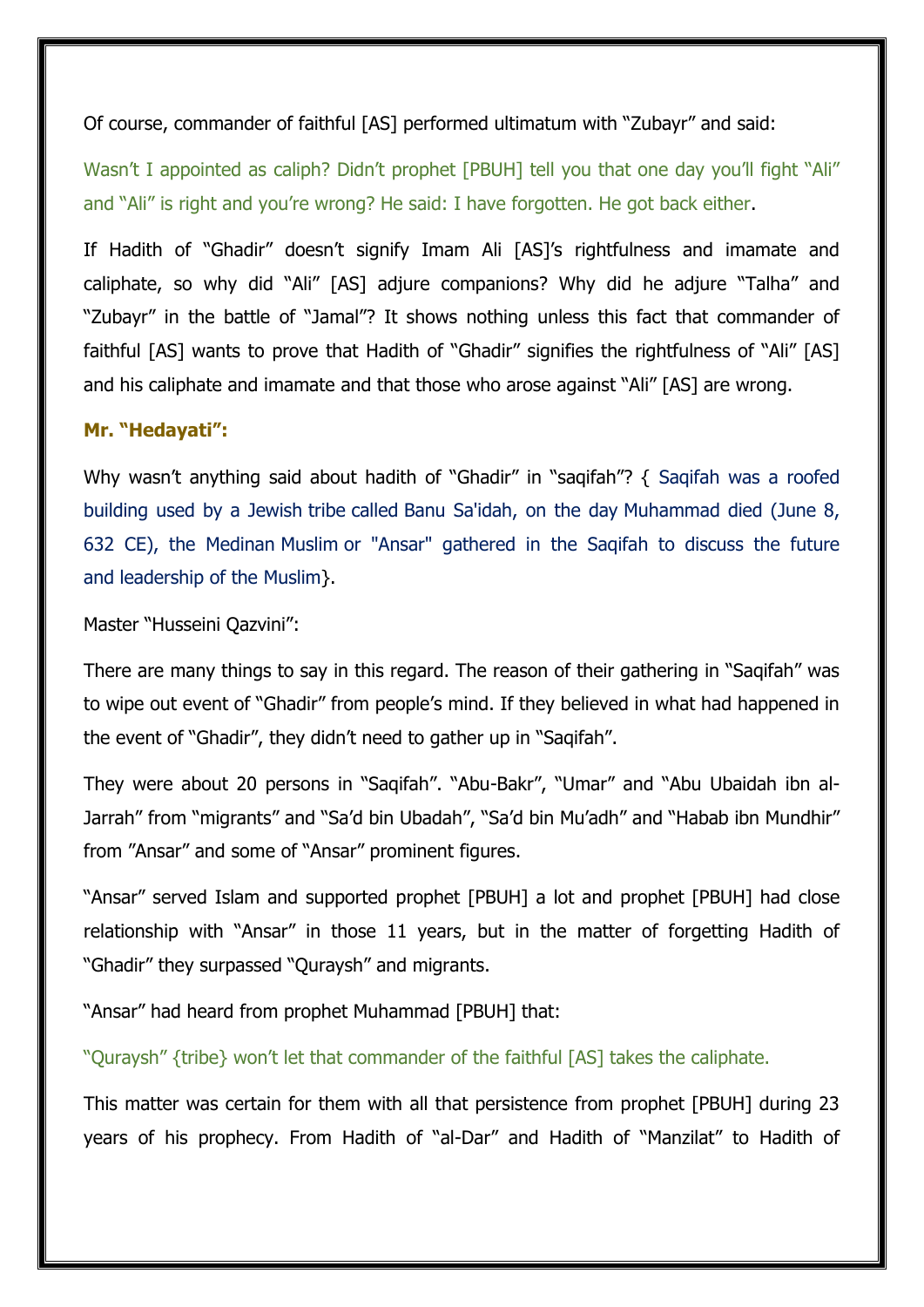"Ghadir Khum" and Hadith of "Velayat", especially when prophet [PBUH] wanted to write testament and second caliph said:

### **"و لقد أراد في مرضه ان يصرح باسمه فمنعت من ذلك"**

Prophet [PBUH] wanted to write the name of "Ali" in that testament but I didn't let him.

"Ibn abi al-Hadid", description of Nahj al-Balagha, v 12, p 21

So "Ansar" knew it very well and had heard from prophet [PBUH] who had said:

**"و ان تؤمروا عليا رضي هللا عنه و َل أراكم فاعلين تجدوه هاديا مهديا ينخذ بكم الطريق المستقيم"**

If you make "Ali" your leader, though I know that you don't, he'll guide you to the direct path.

"Musnad Ahmad", v 1, p 109 /// "Al-Haythami", Majma' al-Zawa'id /// "Ibn Kathir" Al-Bidaya wa'l-Nihaya v 7, p 397

## **"و إن تستخلفوا عليا و ما أراكم فاعلين تجدوه هاديا مهديا"**

If you put "Ali" as your leader, though I know that you don't, he's a guider and has been guided and directs you to the direct path.

"Ali ibn Abd-al- Malik al-Hindi", Kanz al-Ummal, v 11, p 630

"Ansar" had heard it from prophet and that he said:

### **"ضغائن في صدور أقوام َل يبدونها لك إَل من بعدي"**

I see grudges towards you in people's heart that they will show them after me.

"Musnad Abi Ya'li", v 1, p 427

"Hakim Neishapuri" says in the book "Mustadrak alaa al-Sahihayn", v 3, p 150:

Prophet [PBUH] said to Hadrat "Ali" [AS]:

After me, nation will betray you. {they'll usurp your due}

And prophet [PBUH] had said to "Ansar":

**"ستلقون بعدي اثرة، فاصبروا، حتي تلقوني علي الحوض"**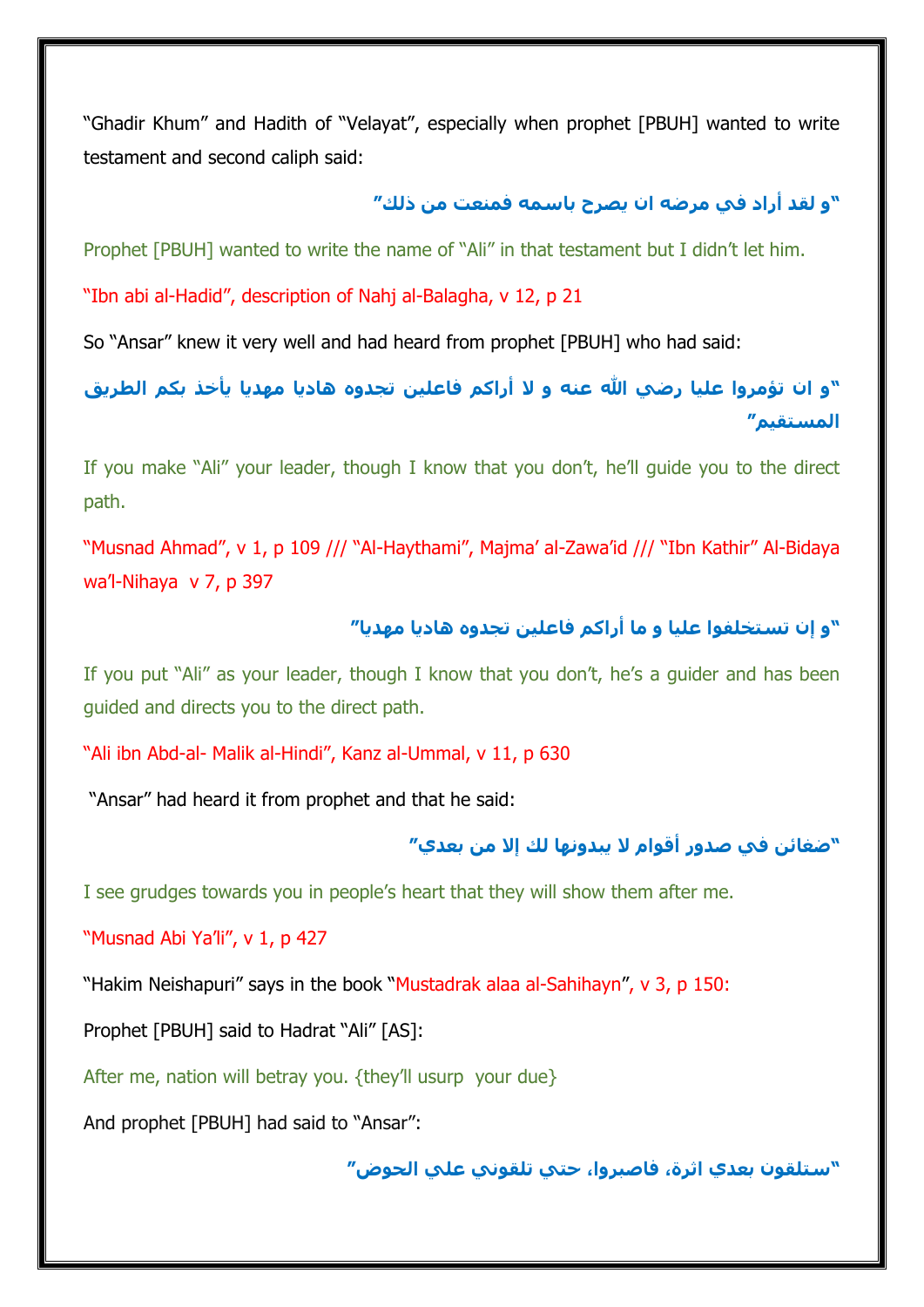O "Ansar"! After me, you will face disasters and hardships, bear with them and we'll see each other by the "Kawthar". {Al Kawthar: river, its pool and springs}

#### Sahih Bukhari, v 4, p 225 /// Sahih Muslim, v 3, p 109

So "Ansar" knew that imam "Ali" [AS] isn't taken caliphate and if someone from "Quraysh" takes caliphate, he'll definitely be indifferent towards "Ansar" and waste their due, that's why they gathered in "Saqifah" taking caliphate before someone from "Quraysh" takes it.

Mr."Habab bin Mundhir", who was in "Saqifah" said:

## **"نخاف أن يليها أقوام قتلنا آبائهم و إخوتهم"**

I'm afraid that some take caliphate whose brothers and fathers were killed by us in the battles of "Badr", "Uhod" and "Hunayn" and…

"Ibn Hajar Asqalani", Fath al-Bari- v7, p 24 /// Kanz al-Ummal, v 5, p 606 /// "Ibn Sa'd", Tabaqat al-Kubra, v3, p 182 /// "Ibn Asakir" history of Damascus, v 30, p 275

It's written in some resources that "Sa'd bin Ubadah" said to his father:

Father! Despite of you've heard many things from prophet [PBUH] about 'Ali" [AS]'s rightfulness, why have you become the candidate of caliphate? He said: My son! I knew that "Quraysh" doesn't help "Ali" to become caliph, I wanted to take caliphate to give it back to the one who deserves it.

It was one important point that must be paid attention.

Another point is that many- even Ansar- said in Saqifah:

#### **"فقالت اَلنصار او بعض اَلنصار َل نبايع اَل عليا"**

When they saw that "Quraysh" will take the caliphate, all of "Ansar" or some of them said: we just swear allegiance with "Ali".

"Tabari History", v 2, p 433 /// "Ibn Athir", the complete history, v 2, p 325

The first person who discusses matter of "Ghadir" in a public place is Hadrat "Fatimah" [AS] who went to the mosque and said to "Ansar" and "Migrants":

Have you forgotten this saying of prophet [PBUH] in event of "Ghadir Khum", prophet said: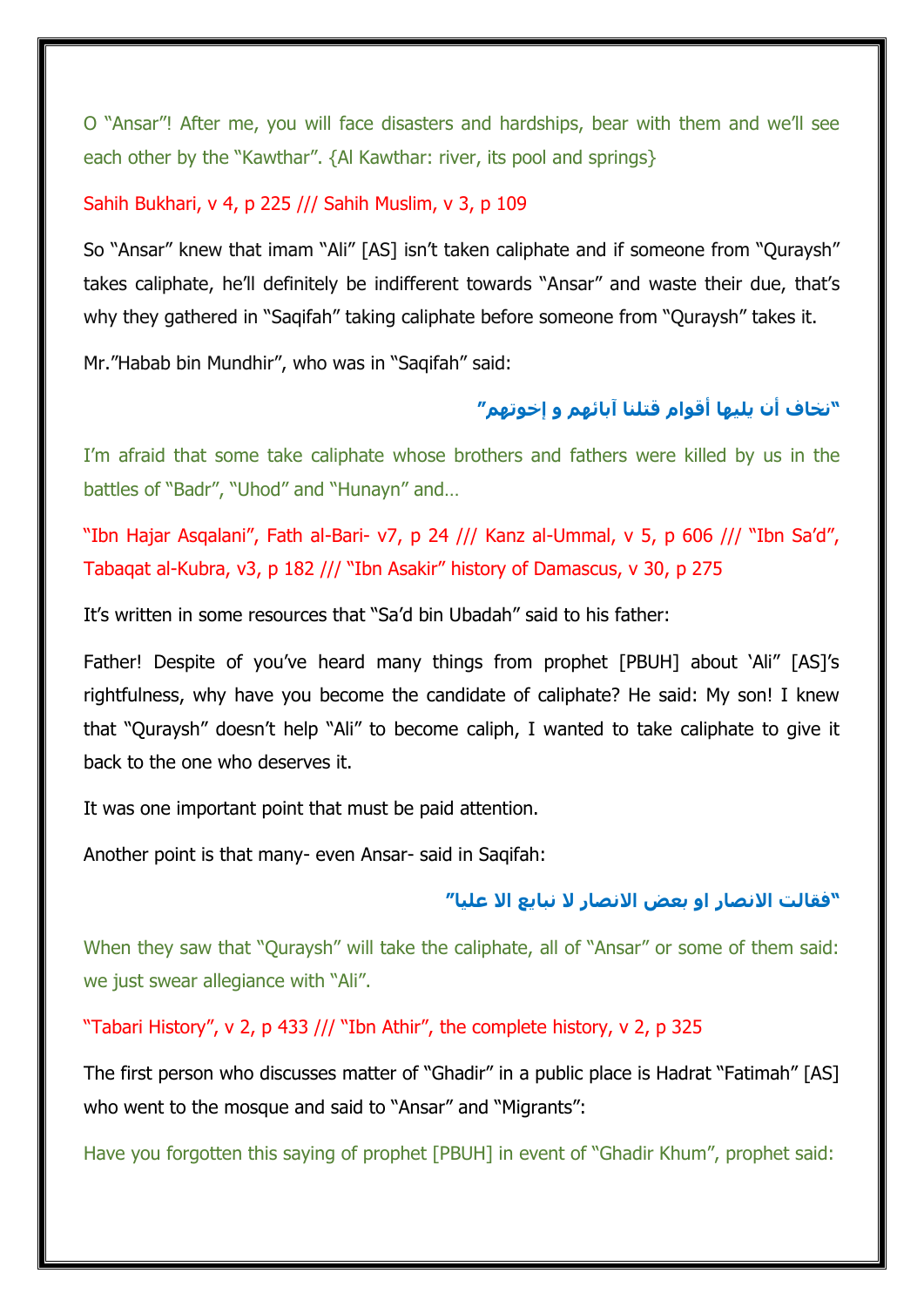**"من كنت موَله فعلي موَله"**

whomsoever to I am leader, Ali is also their leader.

"Nuzhat al-Huffaz", v 1, p 102 /// "Shukani" – badr al-Tali', v 2, p 297

And it's also written in Shia resources that Hadrat "Fatimah" [AS] said:

**هل ترك أبي يوم غدير خم ألحد عذرا؟**

Did my father leave any excuse for anyone in the event of "Ghadir".

"Sheikh Saduq", Al-Khisal, p 173 /// "Allamah Maslesi", Bihar al-Anwar, v 30, p 124

## **"فما جعله هللا ألحد بعد غدير خم من حجة و َل عذر"**

God left no excuse for anyone after event of "Ghadi Khum".

"ibn Jarir Tabari", reasons of Imamate, v 122

#### **Viewers' questions:**

1: Wahhabis say about god that he has hand and leg and one of his legs is in the paradise and another one is in the Hell, who's seen such thing? Has "Gabriel" or prophet [PBUH] seen god like that?

Does it make sense that all prophets [PBUTH] from Hadrat "Adem" [AS] to Hadrat "Jesus" [AS] have given glad tiding to the coming of a prophet {last prophet} who must be the most perfect prophet, but Wahhabis say that he's a forgetful and capricious prophet?

#### **Response:**

What you said is a narrative that "Abu Hurayrah" quotes, written in the book "Sahih Bukhari", v 6, p 48, Tafsir book, tafsir of Sura QAF:

On the day of resurrection, when people are taken to the Hell:

## **"يقال لجهنم: هل امتألت؟ و تقول: هل من مزيد؟ فيضع الرب تبارك و تعالي قدمه عليها. فتقول: قط قط"**

God says to the "Hell": are you full? It says: is there anyone else who? God- refuge to godputs his leg in the Hell, Hell says: that's enough.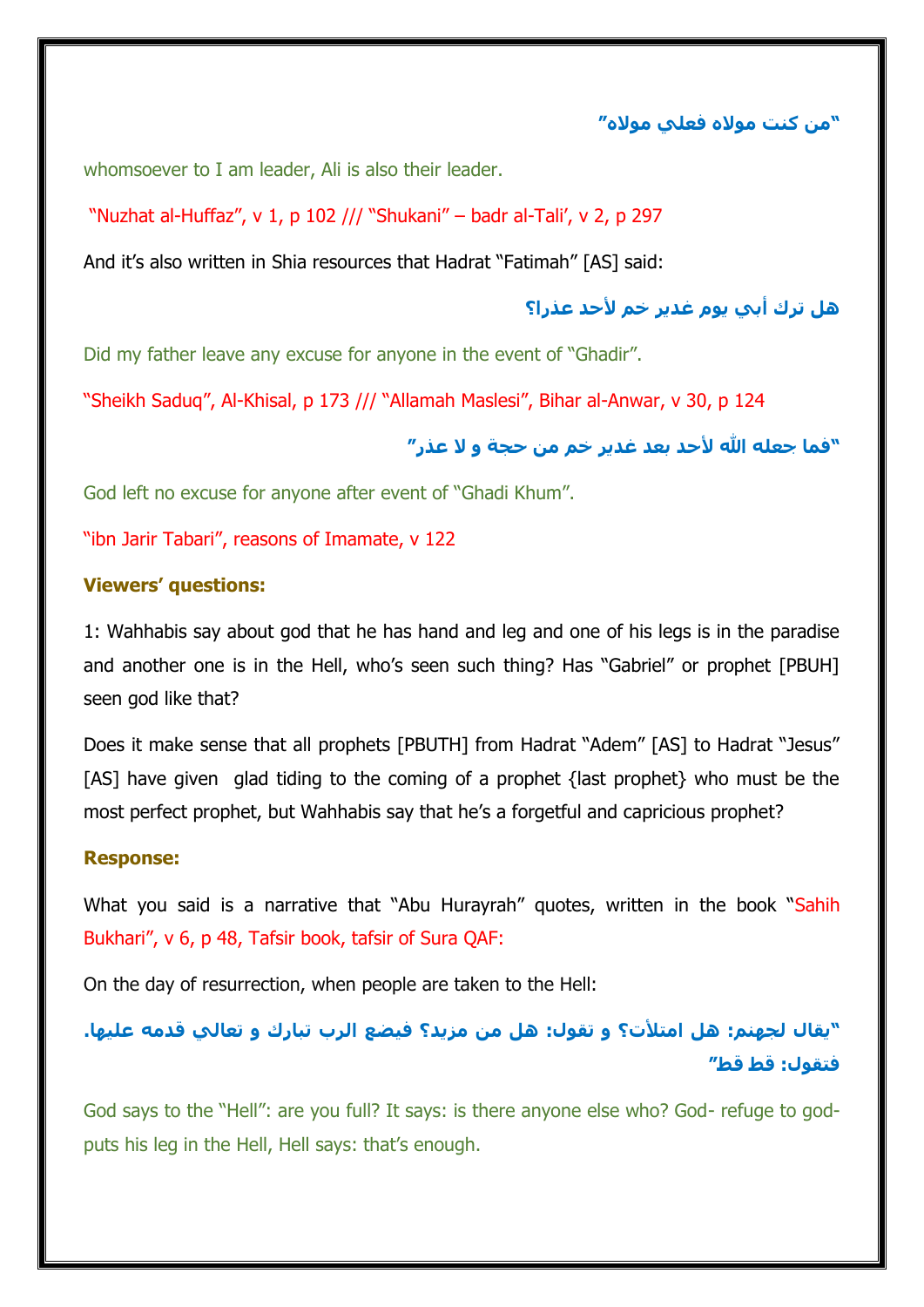That if god's leg burns or not or if god will take his leg out of hell, "Abu Hurayrah and "Muhammad bin Ismael Bukhari- owner of "Sahih Bukhari"- should be asked.

### Sahih bukhari, v 7, p 225 /// Sahih Muslim, v 8, p 152

They've even faked narratives in which- refuge to god- prophet [PBUH] is capricious. These faked narratives and lies that some at the time of "Umayyad caliphate" were paid to create them must be deleted by Sunni. Of course we've heard that "Hassan al-Bana'", the leader of "Muslim Brotherhood" has published a summarized and purified "Sahih Bukhari" including 500 narratives. He'd interviewed and said that:

I saw that "Sahih Bukhari" contains many narratives which are against mind and Quran, so I decided to purify them.

Though, some Sunnis, Wahhabism in particular, lashed him out saying that got nothing to do with you purifying narratives from "Sahih Bukhari" that is Sunnah.

#### **Question:**

As for Hadith of "Ghadir", prophet [PBUH] himself knew that after him, they'll not let "Ali" [AS] to become caliph, even "Ali" [AS] knew that. If he and his spouse went to "Ansar" for allegiance it was because they wanted perform ultimatum so that they have no excuse.

#### **Response:**

This is our belief as well, that was performing ultimatum, as Hadrat "Fatimah" [AS]:

## **"هل ترك أبي يوم غدير خم َلحد عذرا"**

Did god leave excuse for anyone on the day of "Ghadir"?

#### **Question:**

Is that true that "Habib bin Mazahir" revives and gets martyred?

#### **Response:**

It's a clear lie, but those who got martyred with Imam "Hussein" [AS] and as well as pure believers will return **{**returning in here, this is amongst Shia beliefs that some people will return to this world after death before resurrection, after the appearance of Imam "Mahdi" [AS], root of this belief: Quran verses and valid narratives**}**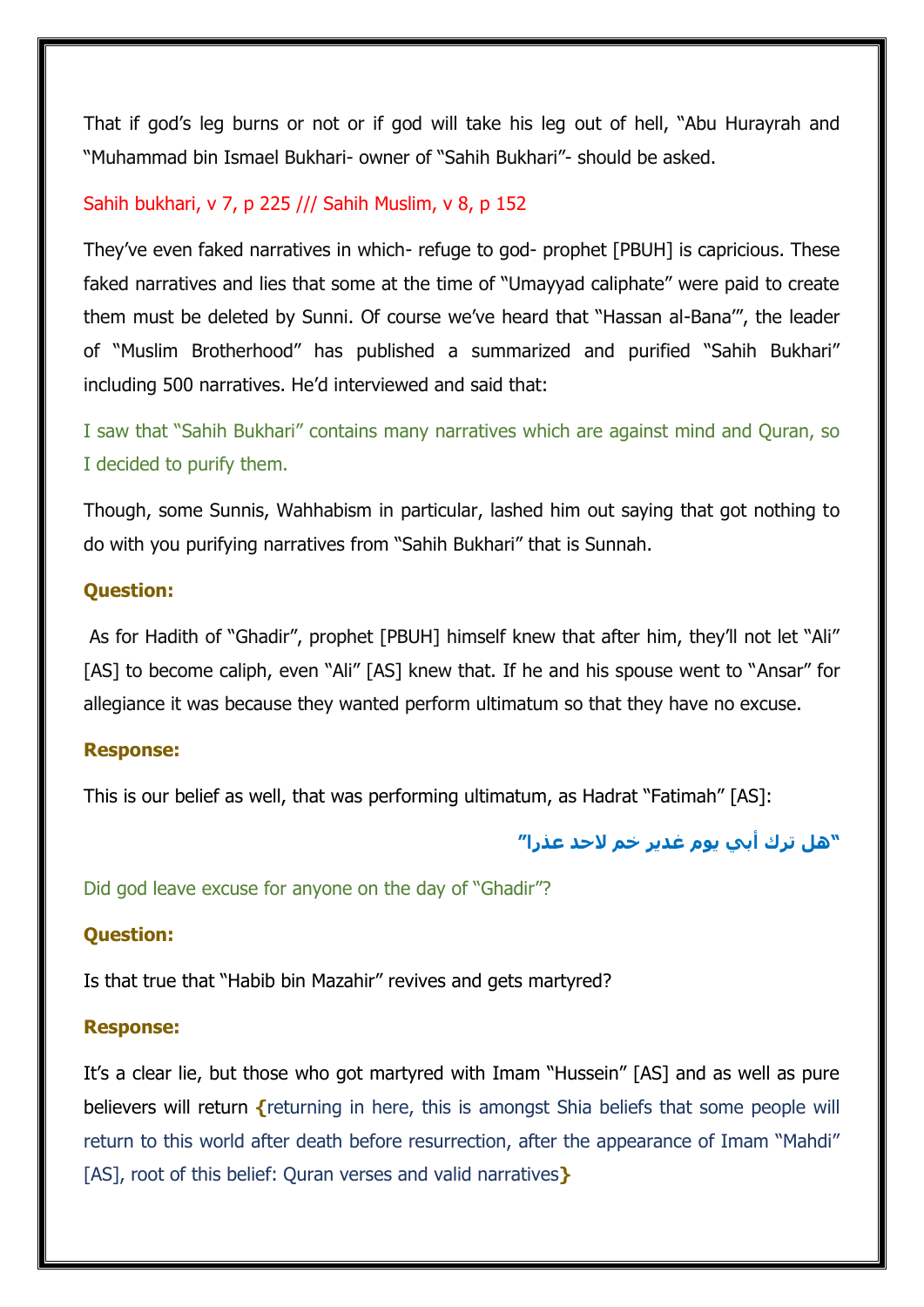### **Question:**

Awareness of the past history is so important that helps to reform our current life style. Is this awareness of history match with knowing the principles and orders of Islam history and prophet [PBUH] and his "Ahl al-Bayt" [AS]'s recommendations? Isn't culture of "Ghadir" depend on this Hadith of prophet [PBUH] who said:

Anyone who dies without knowing the Imam of his era, his death is like the death in the ignorance era.

Please explain about it.

#### **Response:**

They're complementary. There is a narrative in the book "Sahih Muslim",  $v$  6, p 22 that prophet [PBUH] said:

## **"من مات و ليس في عنقه بيعة، مات ميتة جاهلية"**

Anyone who dies without swearing allegiance with an Imam, his death is ignorance death.

"Ahmad bin Hanbal" says in book "Musnad Ahmad", v 4, p 96, that prophet [PBUH] said:

## **"من مات بغير امام، مات ميتة جاهلية"**

Anyone who dies without Imam, his death is like the death in Ignorance era {the era before Islam}.

It means another "Tafsir" {interpretation} of this holy verse:

## **َت ُه" ْم تَ ْف َع ْل َف َما بَلَّ ْغ َت ِّر َسالَ ْن لَ ِّ " َوإ**

If the guardianship of Hadrat "Ali" [AS] is not announced, your prophetic mission is uncompleted.

# "لْيَوْمَ أَكْمَلْتُ لَكُمْ دِينَكُمْ وَ أَتْمَمْتُ عَلَيْكُمْ نِعْمَتِي وَ رَضِيتُ لَكُمُ الْإِسْلَامَ دِينًا

This day I have perfected your religion for you and completed My favor to you. I have approved Islam to be your religion. (As for) he who does not intend to commit a sin but is constrained by hunger to eat of what is forbidden, then surely Allah is Forgiving, Merciful.

Sura AL-MAEDA, verse 3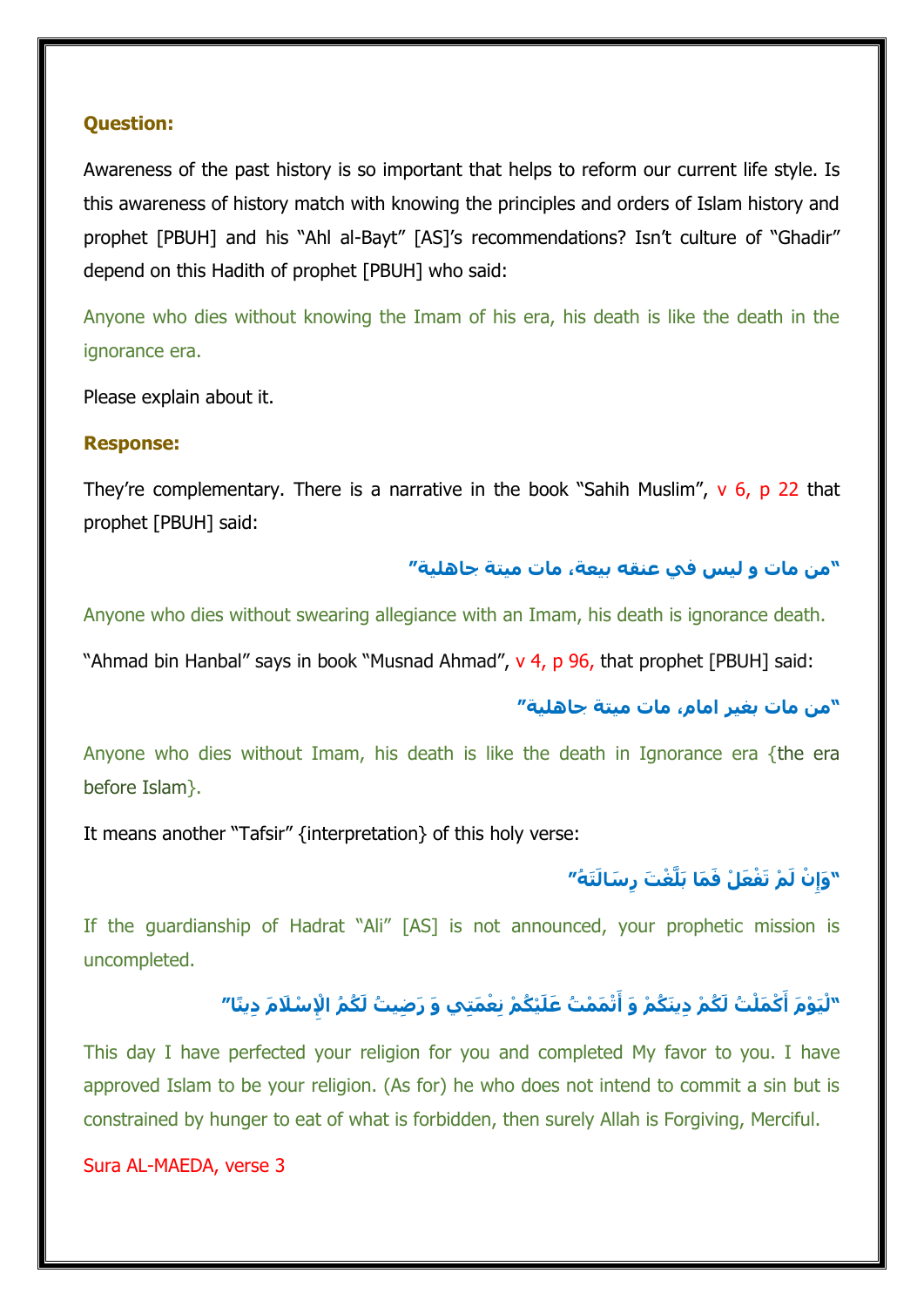With the guardianship of Hadrat "Ali" [AS] Islam religion got perfect and without his guardianship one's religion is incomplete. The Islam which is accepted by god is the Islam which has the guardianship of "Ali" [AS], the Islam that anyone wants to go to paradise by it and the Islam that makes one's deeds to be accepted.

#### **Question**:

Can you explain about "Ali" [AS]'s stature?

#### **Response:**

It's been explained in detail in the book "Maqatil al-Talibin", p16 {book from Abu al-Faraj Isfahani- Sunni big scholar}

# **"و كان عليه السالم أسمر مربوعا و هو إلي القصر أقرب، عظيم البطن، دقيق األصابع، غليظ الذراعين، حمش الساقين، في عينيه لين، عظيم اللحية، أصلع ناتئ الجبهة، قال أبو الفرج: و صفته هذه وردت بها الروايات متفرقة فجمعتها"**

Hadrat "Ali" [AS] has been tawny, neither very tall nor very short, his fingers were very subtle. His arms were very strong, and he had big shins, his sight was full of kindness and had long beard and ... what I said were written in different narratives that I collected them.

#### **Question:**

Please explain about religion of "people of right", I'm a 24 year old Sunni guy but I don't know yet what religion I have.

#### **Response:**

"People of right" is not religion but it's a denomination from "Sufiyyah", with different beliefs that most of them aren't have no relation with Islam at all. For instance they say:

If someone reaches to special level of perfection, that person doesn't need to say prayer or fast.

Do we have anyone more perfect than commander of faithful [AS] and Prophet Muhammad [PBUH]? Did they separate from saying prayer and fasting? I ask the followers of "People of right" to search and know that what important for you and us is "Quran" which has announced its issues about religious obligations and also Prophet [PBUH]'s "Sunnah" {tradition} written in Shia and Sunni resources. This saying of some:" If someone reaches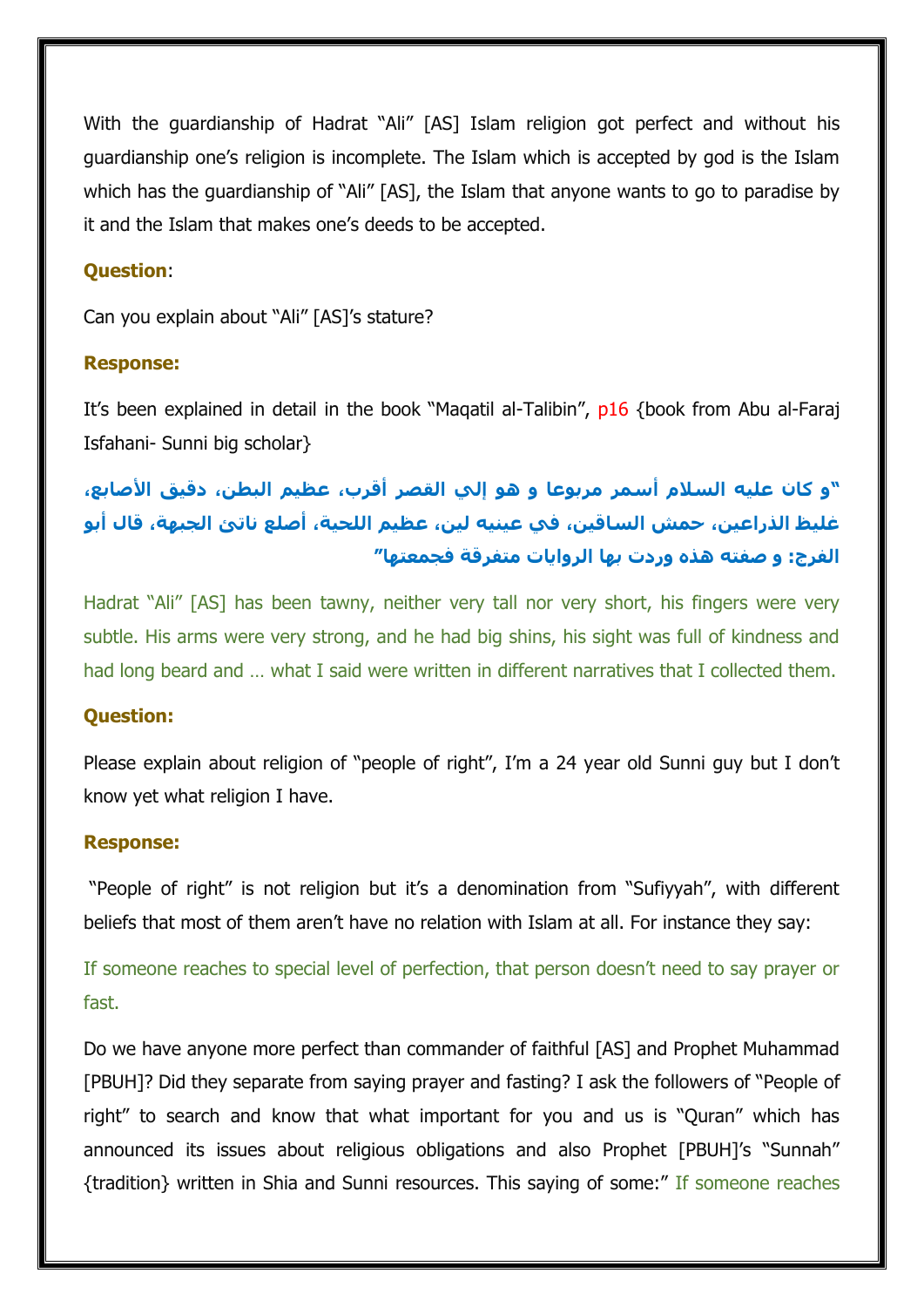to special level of perfection, that person doesn't need to say prayer or fast" is evil's saying and isn't related to Islam.

## **Question**:

In the last session, Master "Husseini Qazvini" said that prophet [PBUH] had two turbans, on the day of "Ghadir" he put one of them on "Ali" [AS]'s head and for administrative works he'd use another one. Please explain about this that if administrative works were different than other acts?

#### **Response:**

I don't remember to say such thing that prophet [PBUH] had two turbans and …. But this issue is in narratives, if he wants we'll discuss them. "Sahab" was the name of one of prophet [PBUH]'s turbans and put it on "Ali" [AS]'s head on the day of "Ghadir", there are many narratives from Shia and Sunni in this regard. It's a proved matter and late "Allamah Amini" has written about it in the book "al-Ghadir", v1".

## **Question:**

I've recently read on a website and even heard that Wahhabism in "Saudi Arabia" has published "Quran" with its own translation and gives it to pilgrims. Is that true?

## **Response**:

Yes, we've heard as well that such "Quran" has been published the translation of all verses related to commander of faithful [AS] have been changed. And instead they've added issues about caliphs' virtues in the translation. Of course it's not just about "Saudi Arabia" even in Iran "Tehran" such work has been done. In my opinion reading such Quran is illegitimate and eliminating it is not only admirable but it's obligatory because if "Quran" is translated against what it's been sent down, it causes people going astray.

## **Question**:

It's been quoted from "Hisham bin Salim" in the book "Usul al-Kafi" v 2, p 597, that Imam "Hussein" [AS] has said:

Indeed, the "Quran" that "Gabriel" brought for prophet [PBUH] had 17 thousand verses.

It's written somewhere else: